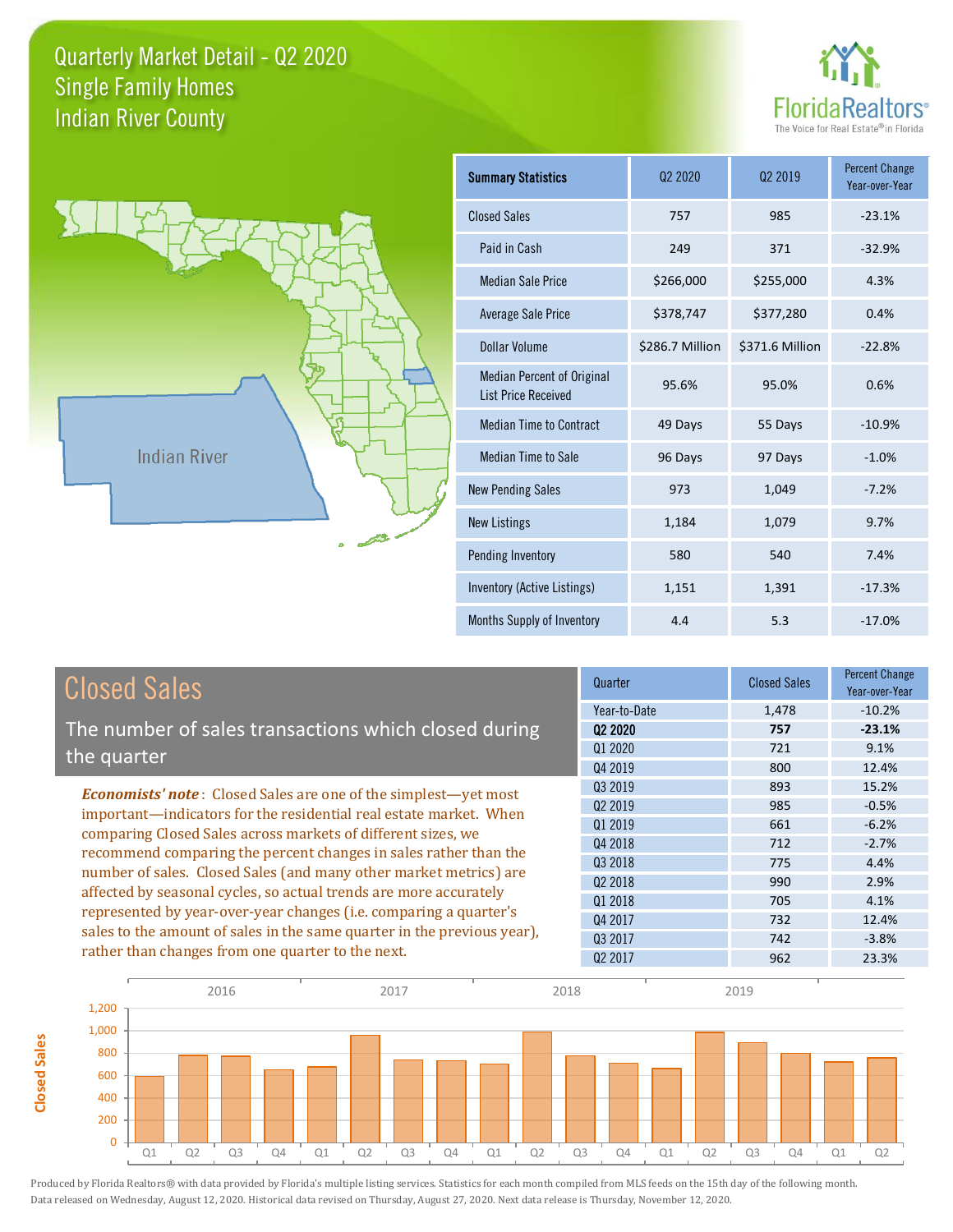

| Cash Sales                                                                     | Quarter             | <b>Cash Sales</b> | <b>Percent Change</b><br>Year-over-Year |
|--------------------------------------------------------------------------------|---------------------|-------------------|-----------------------------------------|
|                                                                                | Year-to-Date        | 547               | $-14.9%$                                |
| The number of Closed Sales during the quarter in                               | Q <sub>2</sub> 2020 | 249               | $-32.9%$                                |
|                                                                                | 01 2020             | 298               | 9.6%                                    |
| which buyers exclusively paid in cash                                          | Q4 2019             | 292               | 7.7%                                    |
|                                                                                | Q3 2019             | 318               | 18.2%                                   |
|                                                                                | 02 2019             | 371               | $-5.4%$                                 |
| <b>Economists' note:</b> Cash Sales can be a useful indicator of the extent to | 01 2019             | 272               | 0.4%                                    |
| which investors are participating in the market. Why? Investors are            | 04 2018             | 271               | $-7.2%$                                 |
| far more likely to have the funds to purchase a home available up front,       | 03 2018             | 269               | 4.3%                                    |
| whereas the typical homebuyer requires a mortgage or some other                | 02 2018             | 392               | $-1.0\%$                                |
| form of financing. There are, of course, many possible exceptions, so          | 01 2018             | 271               | $-12.3%$                                |
| this statistic should be interpreted with care.                                | 04 2017             | 292               | 8.6%                                    |
|                                                                                | 03 2017             | 258               | $-17.0%$                                |



## Cash Sales as a Percentage of Closed Sales

The percentage of Closed Sales during the quarter which were Cash Sales

*Economists' note* : This statistic is simply another way of viewing Cash Sales. The remaining percentages of Closed Sales (i.e. those not paid fully in cash) each quarter involved some sort of financing, such as mortgages, owner/seller financing, assumed loans, etc.

| Quarter                         | <b>Percent of Closed</b> | Percent Change |
|---------------------------------|--------------------------|----------------|
|                                 | Sales Paid in Cash       | Year-over-Year |
| Year-to-Date                    | 37.0%                    | $-5.4%$        |
| Q <sub>2</sub> 20 <sub>20</sub> | 32.9%                    | $-12.7%$       |
| 01 2020                         | 41.3%                    | 0.5%           |
| Q4 2019                         | 36.5%                    | $-4.2%$        |
| Q3 2019                         | 35.6%                    | 2.6%           |
| Q <sub>2</sub> 2019             | 37.7%                    | $-4.8%$        |
| 01 2019                         | 41.1%                    | 7.0%           |
| Q4 2018                         | 38.1%                    | $-4.5%$        |
| Q3 2018                         | 34.7%                    | $-0.3%$        |
| Q <sub>2</sub> 2018             | 39.6%                    | $-3.9%$        |
| 01 2018                         | 38.4%                    | $-15.8%$       |
| Q4 2017                         | 39.9%                    | $-3.4%$        |
| Q3 2017                         | 34.8%                    | $-13.6%$       |
| Q <sub>2</sub> 2017             | 41.2%                    | $-7.6%$        |
|                                 |                          |                |

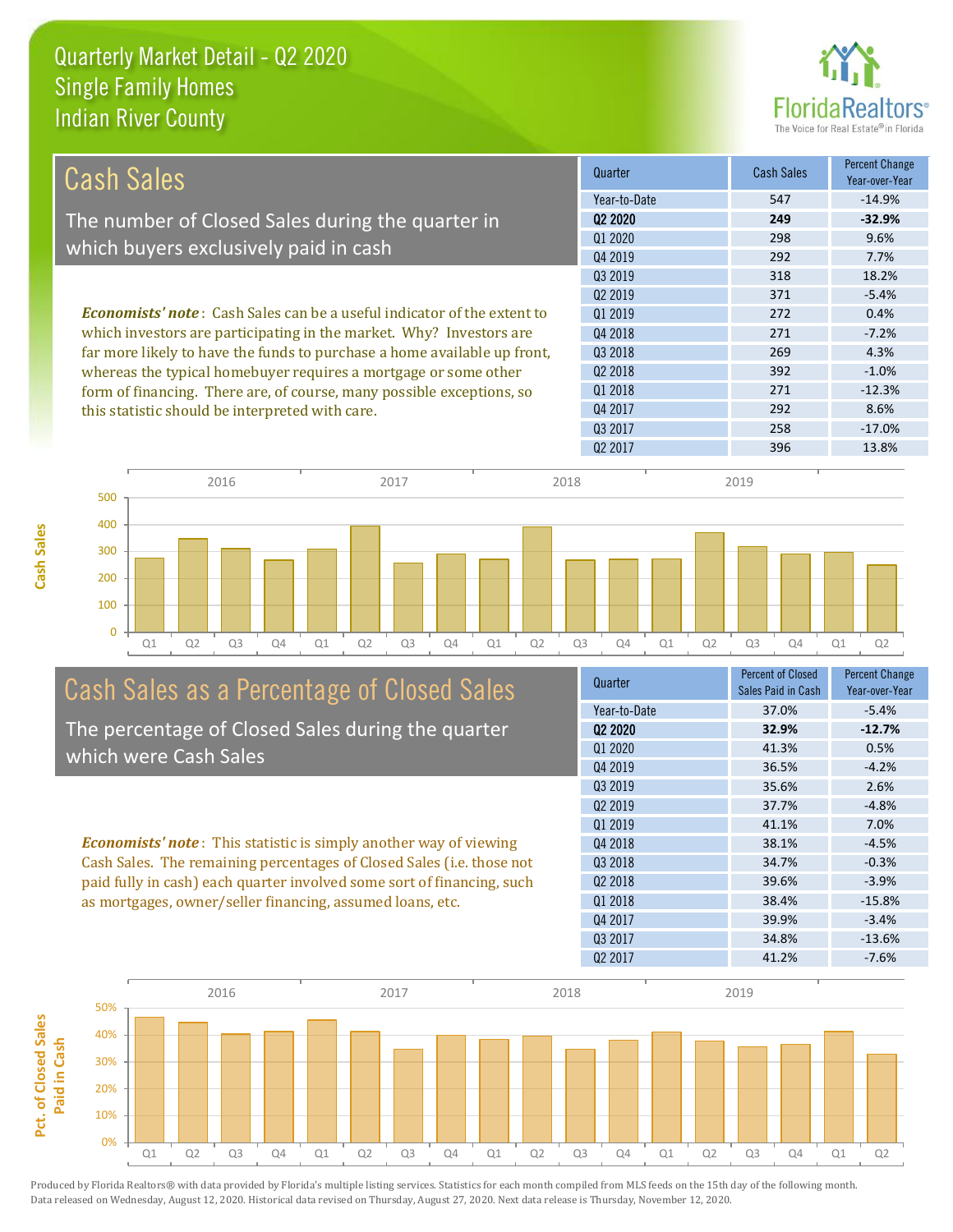

| <b>Median Sale Price</b>                                                  | Quarter             | <b>Median Sale Price</b> | Percent Change<br>Year-over-Year |
|---------------------------------------------------------------------------|---------------------|--------------------------|----------------------------------|
|                                                                           | Year-to-Date        | \$263,090                | 5.7%                             |
| The median sale price reported for the quarter (i.e.                      | Q <sub>2</sub> 2020 | \$266,000                | 4.3%                             |
|                                                                           | Q1 2020             | \$259,900                | 7.1%                             |
| 50% of sales were above and 50% of sales were below)                      | Q4 2019             | \$250,000                | 4.2%                             |
|                                                                           | Q3 2019             | \$250,000                | 4.6%                             |
| <b>Economists' note:</b> Median Sale Price is our preferred summary       | Q <sub>2</sub> 2019 | \$255,000                | 6.3%                             |
| statistic for price activity because, unlike Average Sale Price, Median   | Q1 2019             | \$242,700                | 4.2%                             |
| Sale Price is not sensitive to high sale prices for small numbers of      | Q4 2018             | \$239,950                | 5.7%                             |
| homes that may not be characteristic of the market area. Keep in mind     | Q3 2018             | \$239,000                | 3.9%                             |
| that median price trends over time are not always solely caused by        | Q <sub>2</sub> 2018 | \$240,000                | 3.2%                             |
| changes in the general value of local real estate. Median sale price only | Q1 2018             | \$233,000                | 6.4%                             |
| reflects the values of the homes that sold each quarter, and the mix of   | Q4 2017             | \$227,000                | 10.7%                            |
| the types of homes that sell can change over time.                        | Q3 2017             | \$230,000                | 15.0%                            |
|                                                                           | Q2 2017             | \$232,500                | 10.7%                            |
| $2017$<br>2010<br>201C                                                    |                     | 2010                     |                                  |



### Average Sale Price

The average sale price reported for the quarter (i.e. total sales in dollars divided by the number of sales)

*Economists' note* : Usually, we prefer Median Sale Price over Average Sale Price as a summary statistic for home prices. However, Average Sale Price does have its uses—particularly when it is analyzed alongside the Median Sale Price. For one, the relative difference between the two statistics can provide some insight into the market for higher-end homes in an area.

| Quarter             | <b>Average Sale Price</b> | <b>Percent Change</b><br>Year-over-Year |
|---------------------|---------------------------|-----------------------------------------|
| Year-to-Date        | \$402,672                 | 8.5%                                    |
| Q2 2020             | \$378,747                 | 0.4%                                    |
| Q1 2020             | \$427,791                 | 18.3%                                   |
| Q4 2019             | \$362,201                 | 7.0%                                    |
| Q3 2019             | \$325,200                 | 1.6%                                    |
| 02 2019             | \$377,280                 | 7.1%                                    |
| Q1 2019             | \$361,729                 | 8.3%                                    |
| Q4 2018             | \$338,381                 | 9.2%                                    |
| Q3 2018             | \$320,068                 | $-13.0%$                                |
| Q <sub>2</sub> 2018 | \$352,372                 | 0.8%                                    |
| Q1 2018             | \$334,122                 | 8.2%                                    |
| Q4 2017             | \$309,894                 | 10.7%                                   |
| Q3 2017             | \$368,069                 | 37.8%                                   |
| Q <sub>2</sub> 2017 | \$349,480                 | $-0.2%$                                 |
|                     |                           |                                         |



Produced by Florida Realtors® with data provided by Florida's multiple listing services. Statistics for each month compiled from MLS feeds on the 15th day of the following month. Data released on Wednesday, August 12, 2020. Historical data revised on Thursday, August 27, 2020. Next data release is Thursday, November 12, 2020.

**Average Sale Price**

**Average Sale Price**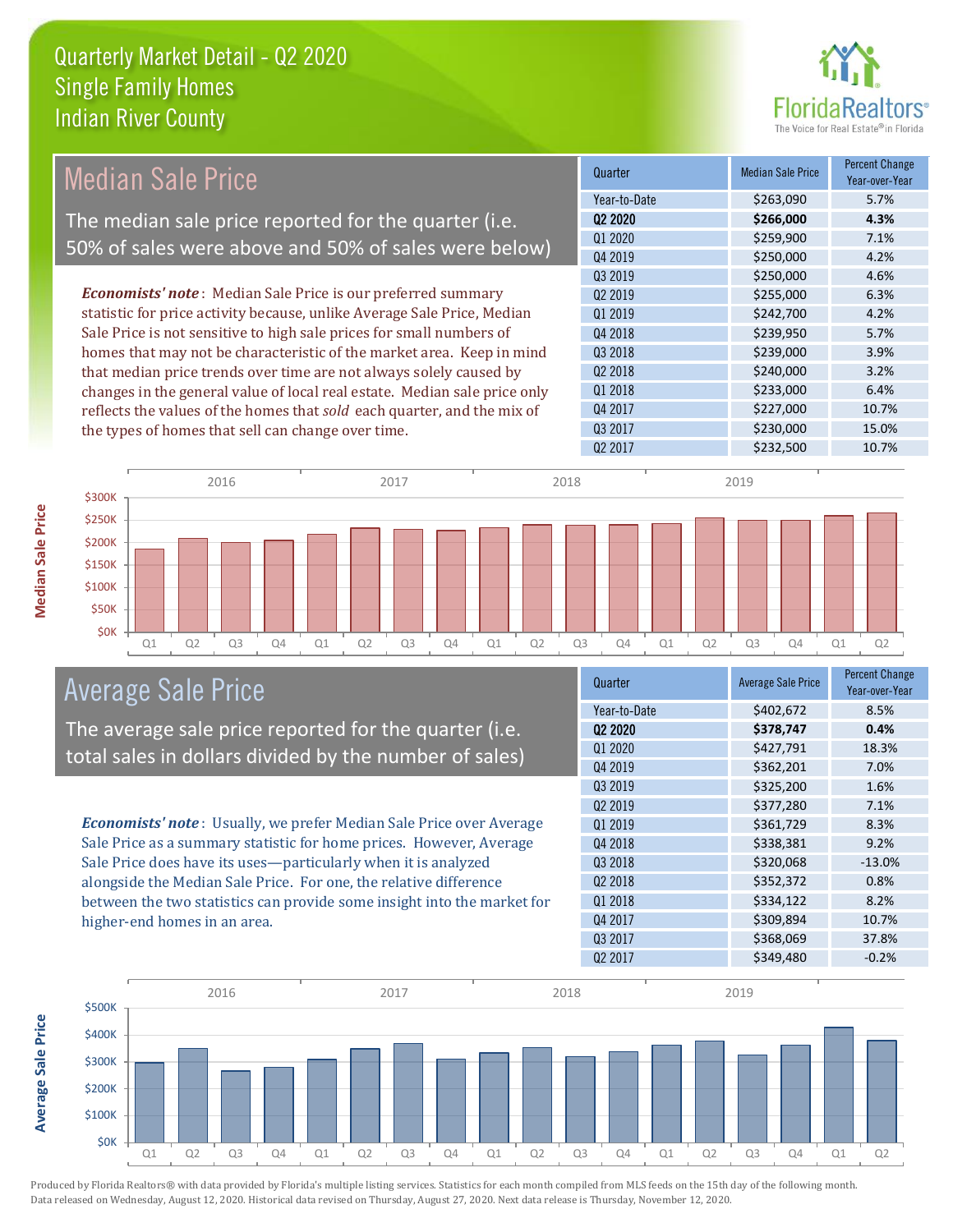

| Dollar Volume                                                                | Quarter      | <b>Dollar Volume</b> | <b>Percent Change</b><br>Year-over-Year |
|------------------------------------------------------------------------------|--------------|----------------------|-----------------------------------------|
|                                                                              | Year-to-Date | \$595.1 Million      | $-2.6%$                                 |
| The sum of the sale prices for all sales which closed                        | 02 2020      | \$286.7 Million      | $-22.8%$                                |
|                                                                              | Q1 2020      | \$308.4 Million      | 29.0%                                   |
| during the quarter                                                           | Q4 2019      | \$289.8 Million      | 20.3%                                   |
|                                                                              | Q3 2019      | \$290.4 Million      | 17.1%                                   |
| <b>Economists' note</b> : Dollar Volume is simply the sum of all sale prices | 02 2019      | \$371.6 Million      | 6.5%                                    |
| in a given time period, and can quickly be calculated by multiplying         | 01 2019      | \$239.1 Million      | 1.5%                                    |
| Closed Sales by Average Sale Price. It is a strong indicator of the health   | Q4 2018      | \$240.9 Million      | 6.2%                                    |
| of the real estate industry in a market, and is of particular interest to    | Q3 2018      | \$248.1 Million      | $-9.2%$                                 |
| real estate professionals, investors, analysts, and government agencies.     | 02 2018      | \$348.8 Million      | 3.8%                                    |
| Potential home sellers and home buyers, on the other hand, will likely       | 01 2018      | \$235.6 Million      | 12.7%                                   |
| be better served by paying attention to trends in the two components         | Q4 2017      | \$226.8 Million      | 24.5%                                   |



### Median Percent of Original List Price Received

of Dollar Volume (i.e. sales and prices) individually.

The median of the sale price (as a percentage of the original list price) across all properties selling during the quarter

*Economists' note* : The Median Percent of Original List Price Received is useful as an indicator of market recovery, since it typically rises as buyers realize that the market may be moving away from them and they need to match the selling price (or better it) in order to get a contract on the house. This is usually the last measure to indicate a market has shifted from down to up, so it is what we would call a *lagging* indicator.

| Quarter             | Med. Pct. of Orig.         | <b>Percent Change</b> |
|---------------------|----------------------------|-----------------------|
|                     | <b>List Price Received</b> | Year-over-Year        |
| Year-to-Date        | 95.6%                      | 0.7%                  |
| Q <sub>2</sub> 2020 | 95.6%                      | 0.6%                  |
| 01 2020             | 95.5%                      | 0.8%                  |
| Q4 2019             | 95.7%                      | 0.3%                  |
| 03 2019             | 95.6%                      | 0.7%                  |
| Q <sub>2</sub> 2019 | 95.0%                      | $-0.7%$               |
| 01 2019             | 94.7%                      | $-1.1%$               |
| Q4 2018             | 95.4%                      | $-0.3%$               |
| 03 2018             | 94.9%                      | $-1.1%$               |
| Q <sub>2</sub> 2018 | 95.7%                      | 0.8%                  |
| 01 2018             | 95.8%                      | 0.1%                  |
| Q4 2017             | 95.7%                      | 0.1%                  |
| Q3 2017             | 96.0%                      | 0.8%                  |
| Q <sub>2</sub> 2017 | 94.9%                      | 0.2%                  |
|                     |                            |                       |

Q3 2017 **\$273.1 Million** 32.7%

Q2 2017 **\$336.2 Million** 23.0%



**Med. Pct. of Orig.** 

Med. Pct. of Orig.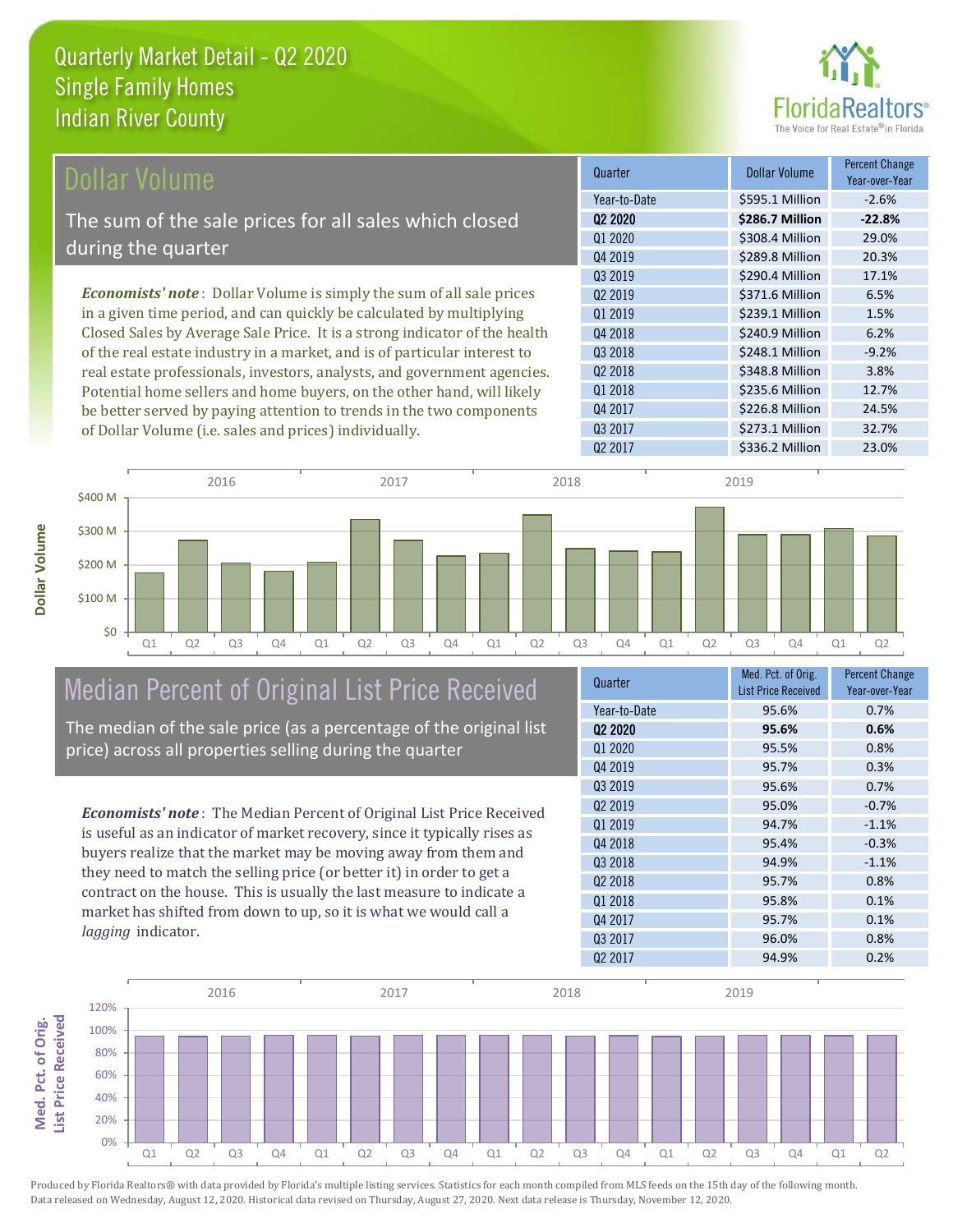

# Median Time to Contract The median number of days between the listing date and contract date for all Closed Sales during the quarter

*Economists' note* : Like Time to Sale, Time to Contract is a measure of the length of the home selling process calculated for sales which closed during the quarter. The difference is that Time to Contract measures the number of days between the initial listing of a property and the signing of the contract which eventually led to the closing of the sale. When the gap between Median Time to Contract and Median Time to Sale grows, it is usually a sign of longer closing times and/or declining numbers of cash sales.





### Median Time to Sale

**Median Time to** 

**Median Time to** 

The median number of days between the listing date and closing date for all Closed Sales during the quarter

*Economists' note* : Time to Sale is a measure of the length of the home selling process, calculated as the number of days between the initial listing of a property and the closing of the sale. *Median* Time to Sale is the amount of time the "middle" property selling this month was on the market. That is, 50% of homes selling this month took *less* time to sell, and 50% of homes took *more* time to sell. Median Time to Sale gives a more accurate picture than Average Time to Sale, which can be skewed upward by small numbers of properties taking an abnormally long time to sell.

| Quarter             | <b>Median Time to Sale</b> | Percent Change<br>Year-over-Year |
|---------------------|----------------------------|----------------------------------|
| Year-to-Date        | 100 Days                   | 1.0%                             |
| Q <sub>2</sub> 2020 | 96 Days                    | $-1.0%$                          |
| 01 2020             | 105 Days                   | 2.9%                             |
| Q4 2019             | 99 Days                    | 7.6%                             |
| Q3 2019             | 104 Days                   | 3.0%                             |
| 02 2019             | 97 Days                    | 6.6%                             |
| Q1 2019             | 102 Days                   | 14.6%                            |
| Q4 2018             | 92 Days                    | $-5.2%$                          |
| Q3 2018             | 101 Days                   | 11.0%                            |
| Q <sub>2</sub> 2018 | 91 Days                    | $-4.2%$                          |
| Q1 2018             | 89 Days                    | 0.0%                             |
| Q4 2017             | 97 Days                    | 11.5%                            |
| Q3 2017             | 91 Days                    | $-5.2%$                          |
| Q <sub>2</sub> 2017 | 95 Days                    | 2.2%                             |
|                     |                            |                                  |

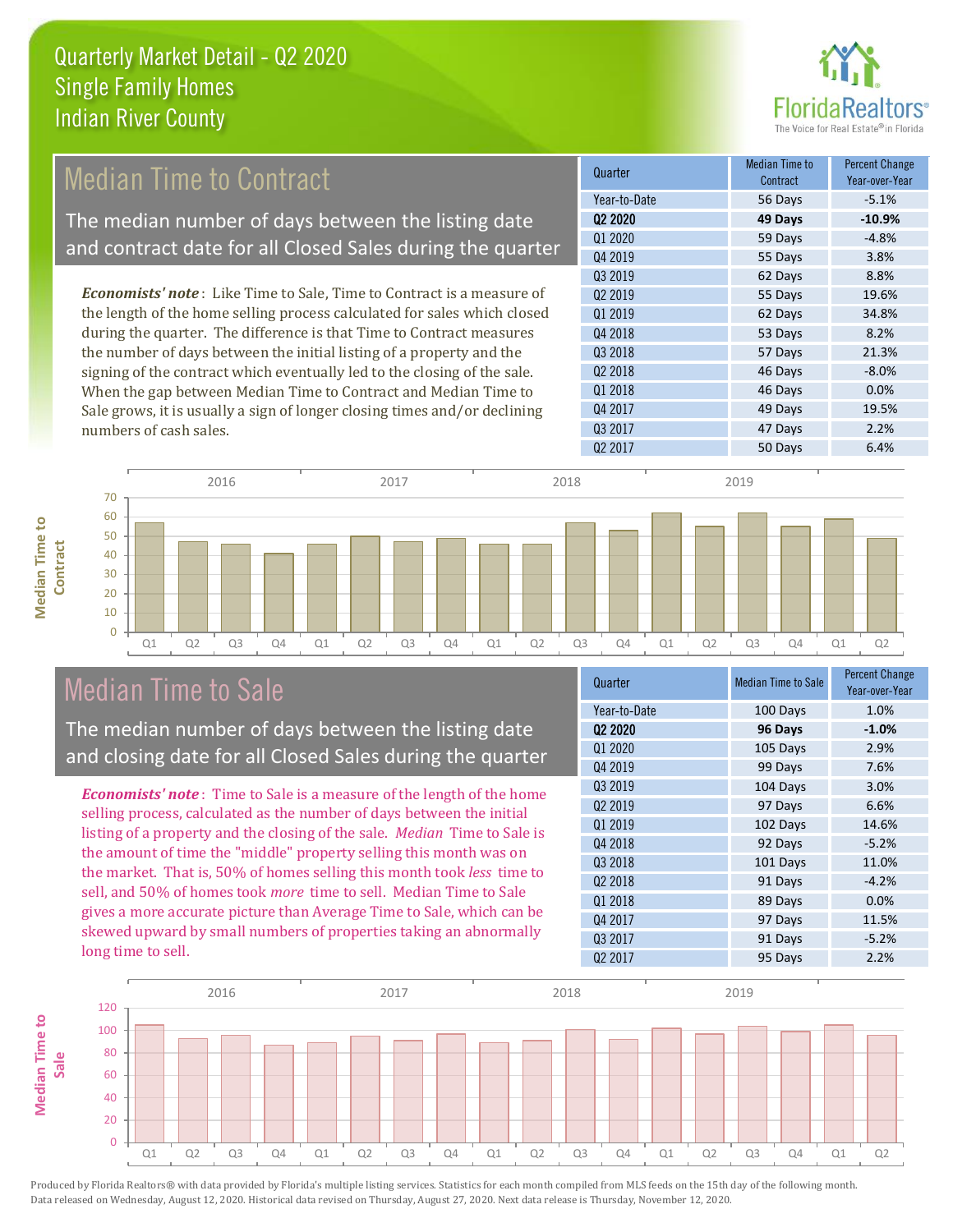

| <b>New Pending Sales</b>                                                       | Quarter             | <b>New Pending Sales</b> | <b>Percent Change</b><br>Year-over-Year |
|--------------------------------------------------------------------------------|---------------------|--------------------------|-----------------------------------------|
|                                                                                | Year-to-Date        | 1,924                    | $-3.8%$                                 |
| The number of listed properties that went under                                | 02 2020             | 973                      | $-7.2%$                                 |
|                                                                                | Q1 2020             | 951                      | $-0.1%$                                 |
| contract during the quarter                                                    | Q4 2019             | 780                      | 13.4%                                   |
|                                                                                | Q3 2019             | 878                      | 8.4%                                    |
| <b>Economists' note</b> : Because of the typical length of time it takes for a | Q <sub>2</sub> 2019 | 1,049                    | 2.3%                                    |
| sale to close, economists consider Pending Sales to be a decent                | 01 2019             | 952                      | $-2.8%$                                 |
| indicator of potential future Closed Sales. It is important to bear in         | Q4 2018             | 688                      | $-7.8%$                                 |
| mind, however, that not all Pending Sales will be closed successfully.         | Q3 2018             | 810                      | 13.3%                                   |
| So, the effectiveness of Pending Sales as a future indicator of Closed         | Q <sub>2</sub> 2018 | 1,025                    | 2.9%                                    |
| Sales is susceptible to changes in market conditions such as the               | 01 2018             | 979                      | $-2.8%$                                 |
| availability of financing for homebuyers and the inventory of                  | Q4 2017             | 746                      | 12.7%                                   |
| distressed properties for sale.                                                | Q3 2017             | 715                      | $-9.5%$                                 |



# New Listings

**New Listings**

**Pending Sales**

**Pending Sales** 

The number of properties put onto the market during the quarter

*Economists' note* : New Listings tend to rise in delayed response to increasing prices, so they are often seen as a lagging indicator of market health. As prices rise, potential sellers raise their estimations of value—and in the most recent cycle, rising prices have freed up many potential sellers who were previously underwater on their mortgages. Note that in our calculations, we take care to not include properties that were recently taken off the market and quickly relisted, since these are not really *new* listings.

| Quarter             | <b>New Listings</b> | <b>Percent Change</b><br>Year-over-Year |
|---------------------|---------------------|-----------------------------------------|
| Year-to-Date        | 2,327               | $-2.6%$                                 |
| 02 2020             | 1,184               | 9.7%                                    |
| Q1 2020             | 1,143               | $-12.7%$                                |
| Q4 2019             | 1,022               | $-5.4%$                                 |
| 03 2019             | 939                 | $-5.3%$                                 |
| Q <sub>2</sub> 2019 | 1,079               | $-3.6%$                                 |
| 01 2019             | 1,310               | $-4.7%$                                 |
| Q4 2018             | 1,080               | 16.6%                                   |
| Q3 2018             | 992                 | 25.6%                                   |
| Q2 2018             | 1,119               | 3.1%                                    |
| Q1 2018             | 1,375               | 11.2%                                   |
| Q4 2017             | 926                 | 2.5%                                    |
| Q3 2017             | 790                 | $-13.1%$                                |
| Q <sub>2</sub> 2017 | 1,085               | 19.5%                                   |

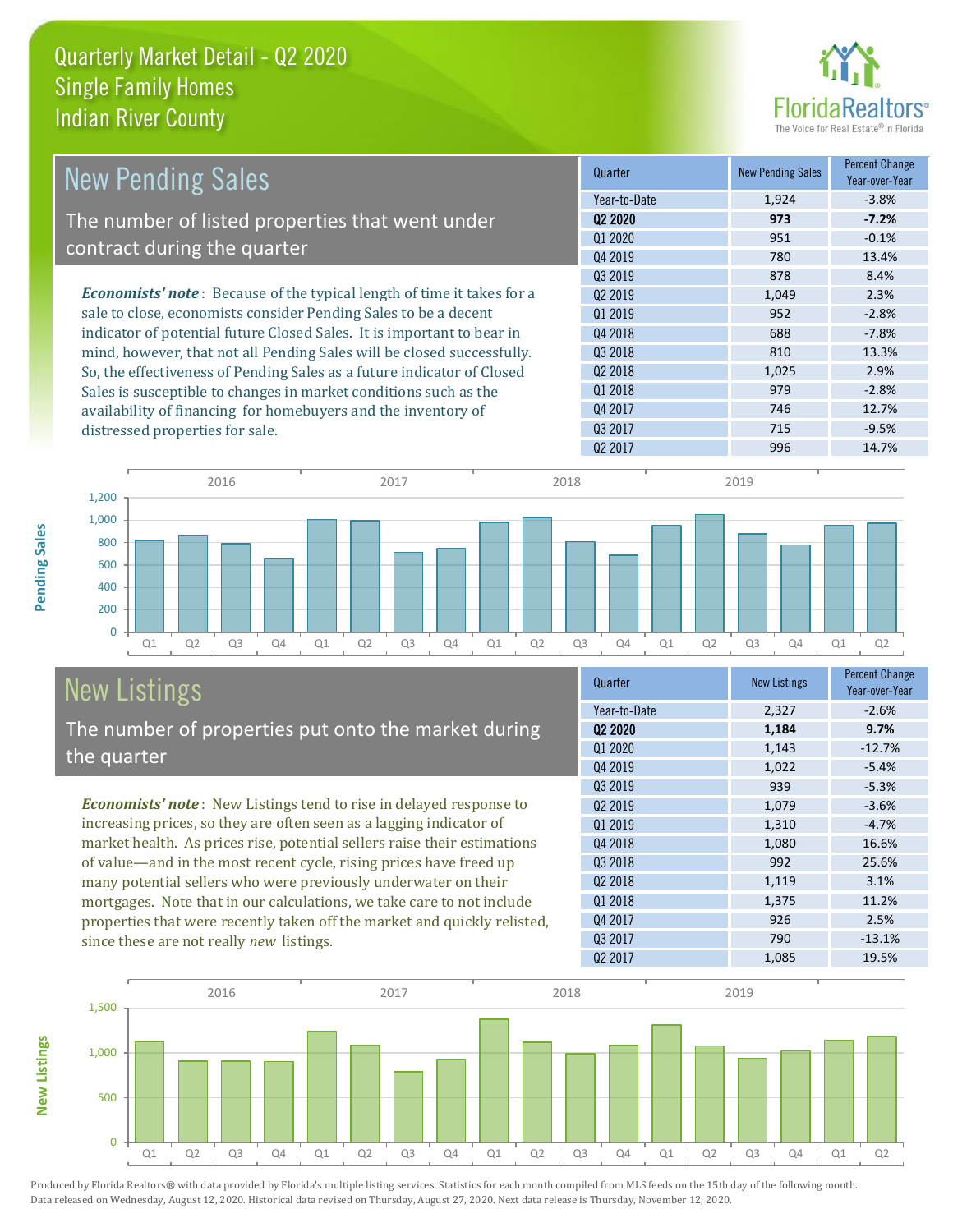

| <b>Inventory (Active Listings)</b>                                           | Quarter             | Inventory | <b>Percent Change</b><br>Year-over-Year |
|------------------------------------------------------------------------------|---------------------|-----------|-----------------------------------------|
|                                                                              | YTD (Monthly Avg)   | 1,380     | $-13.2%$                                |
| The number of property listings active at the end of                         | Q <sub>2</sub> 2020 | 1,151     | $-17.3%$                                |
|                                                                              | Q1 2020             | 1,436     | $-12.4%$                                |
| the quarter                                                                  | 04 2019             | 1,409     | $-5.8%$                                 |
|                                                                              | 03 2019             | 1,269     | $-4.7%$                                 |
| <b>Economists' note</b> : There are a number of ways to define and calculate | 02 2019             | 1,391     | 6.4%                                    |
| Inventory. Our method is to simply count the number of active listings       | 01 2019             | 1,639     | 13.7%                                   |
| on the last day of the quarter, and hold this number to compare with         | Q4 2018             | 1,496     | 27.2%                                   |
| the same quarter the following year. Inventory rises when New                | Q3 2018             | 1,332     | 16.0%                                   |
| Listings are outpacing the number of listings that go off-market             | Q <sub>2</sub> 2018 | 1,307     | 2.0%                                    |
| (regardless of whether they actually sell). Likewise, it falls when New      | 01 2018             | 1,441     | 8.1%                                    |
| Listings aren't keeping up with the rate at which homes are going off-       | Q4 2017             | 1.176     | $-3.7\%$                                |



## Months Supply of Inventory

An estimate of the number of months it will take to deplete the current Inventory given recent sales rates

*Economists' note* : MSI is a useful indicator of market conditions. The benchmark for a balanced market (favoring neither buyer nor seller) is 5.5 months of inventory. Anything higher is traditionally a buyers' market, and anything lower is a sellers' market. There is no single accepted way of calculating MSI. A common method is to divide current Inventory by the most recent month's Closed Sales count, but this count is a usually poor predictor of future Closed Sales due to seasonal cycles. To eliminate seasonal effects, we use the 12-month average of monthly Closed Sales instead.

| Quarter                  | <b>Months Supply</b> | <b>Percent Change</b><br>Year-over-Year |
|--------------------------|----------------------|-----------------------------------------|
| <b>YTD (Monthly Avg)</b> | 5.0                  | $-18.0%$                                |
| Q <sub>2</sub> 2020      | 4.4                  | $-17.0%$                                |
| Q1 2020                  | 5.1                  | $-19.0%$                                |
| Q4 2019                  | 5.1                  | $-8.9%$                                 |
| 03 2019                  | 4.7                  | $-6.0%$                                 |
| 02 2019                  | 5.3                  | 8.2%                                    |
| 01 2019                  | 6.3                  | 14.5%                                   |
| Q4 2018                  | 5.6                  | 24.4%                                   |
| Q3 2018                  | 5.0                  | 11.1%                                   |
| Q <sub>2</sub> 2018      | 4.9                  | $-2.0%$                                 |
| Q1 2018                  | 5.5                  | $-1.8%$                                 |
| Q4 2017                  | 4.5                  | $-13.5%$                                |
| Q3 2017                  | 4.5                  | $-8.2%$                                 |
| Q2 2017                  | 5.0                  | 0.0%                                    |



Produced by Florida Realtors® with data provided by Florida's multiple listing services. Statistics for each month compiled from MLS feeds on the 15th day of the following month. Data released on Wednesday, August 12, 2020. Historical data revised on Thursday, August 27, 2020. Next data release is Thursday, November 12, 2020.

market.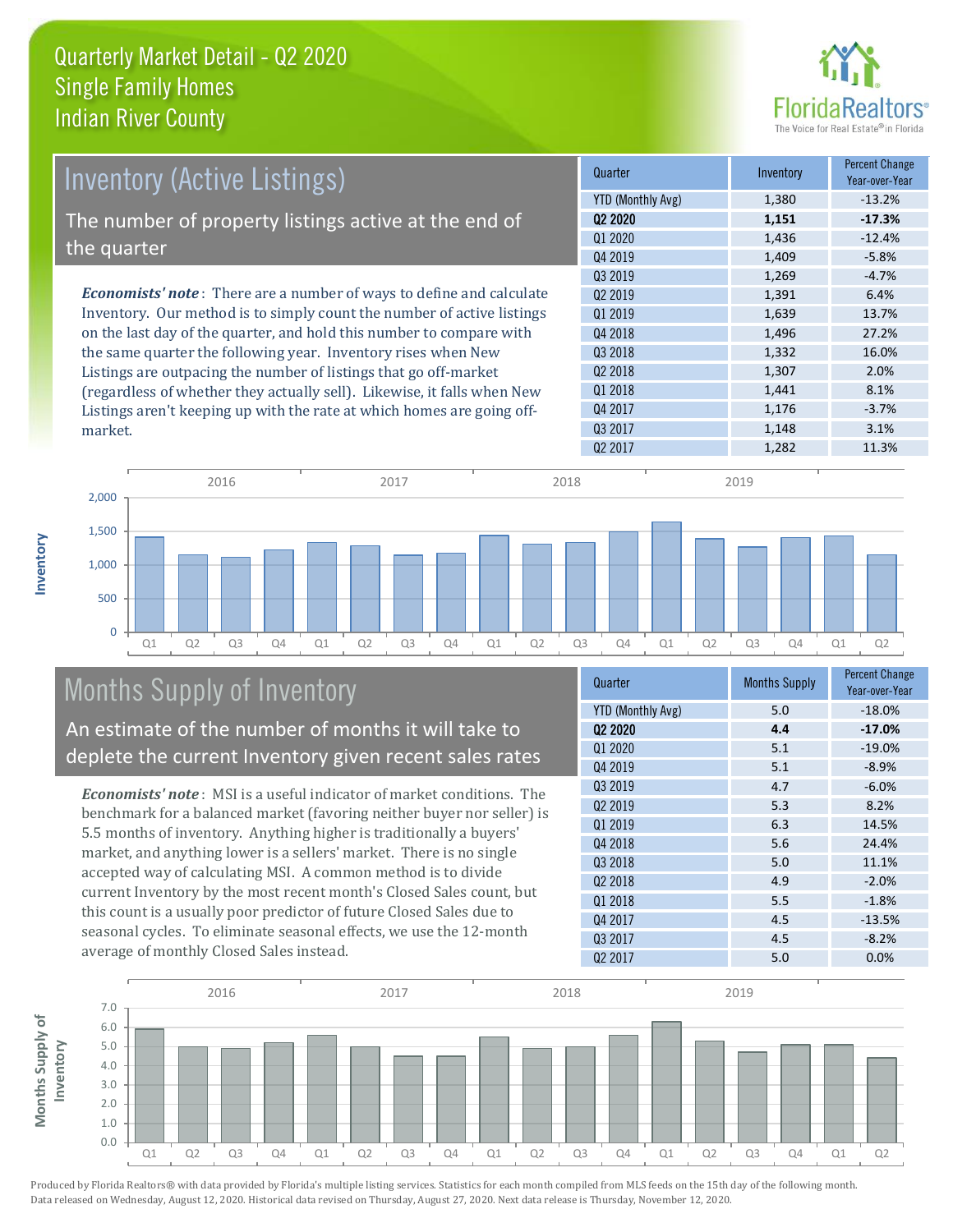

## Closed Sales by Sale Price

The number of sales transactions which closed during the quarter

*Economists' note:* Closed Sales are one of the simplest—yet most important—indicators for the residential real estate market. When comparing Closed Sales across markets of different sizes, we recommend comparing the percent changes in sales rather than the number of sales. Closed Sales (and many other market metrics) are affected by seasonal cycles, so actual trends are more accurately represented by year-over-year changes (i.e. comparing a quarter's sales to the amount of sales in the same quarter in the previous year), rather than changes from one quarter to the next.

| <b>Sale Price</b>     | <b>Closed Sales</b> | <b>Percent Change</b><br>Year-over-Year |
|-----------------------|---------------------|-----------------------------------------|
| Less than \$50,000    | $\mathbf{1}$        | $-50.0%$                                |
| \$50,000 - \$99,999   | 5                   | $-54.5%$                                |
| $$100,000 - $149,999$ | 34                  | $-52.8%$                                |
| $$150,000 - $199,999$ | 120                 | $-33.7%$                                |
| \$200,000 - \$249,999 | 165                 | $-21.1%$                                |
| \$250,000 - \$299,999 | 130                 | $-0.8%$                                 |
| \$300,000 - \$399,999 | 124                 | $-25.3%$                                |
| \$400,000 - \$599,999 | 94                  | $-5.1%$                                 |
| \$600,000 - \$999,999 | 50                  | $-15.3%$                                |
| \$1,000,000 or more   | 34                  | $-38.2%$                                |



# Median Time to Contract by Sale Price The median number of days between the listing date

and contract date for all Closed Sales during the quarter

*Economists' note* : Like Time to Sale, Time to Contract is a measure of the length of the home selling process calculated for sales which closed during the quarter. The difference is that Time to Contract measures the number of days between the initial listing of a property and the signing of the contract which eventually led to the closing of the sale. When the gap between Median Time to Contract and Median Time to Sale grows, it is usually a sign of longer closing times and/or declining numbers of cash sales.

| Sale Price            | Median Time to<br>Contract | <b>Percent Change</b><br>Year-over-Year |
|-----------------------|----------------------------|-----------------------------------------|
| Less than \$50,000    | 13 Days                    | $-75.0%$                                |
| $$50,000 - $99,999$   | 94 Days                    | 213.3%                                  |
| $$100,000 - $149,999$ | 30 Days                    | $-16.7%$                                |
| $$150,000 - $199,999$ | 29 Days                    | $-27.5%$                                |
| \$200,000 - \$249,999 | 48 Days                    | 9.1%                                    |
| \$250,000 - \$299,999 | 42 Days                    | 0.0%                                    |
| \$300,000 - \$399,999 | 47 Days                    | $-36.5%$                                |
| \$400,000 - \$599,999 | 75 Days                    | $-38.0%$                                |
| \$600,000 - \$999,999 | 186 Days                   | 82.4%                                   |
| \$1,000,000 or more   | 175 Days                   | 17.4%                                   |

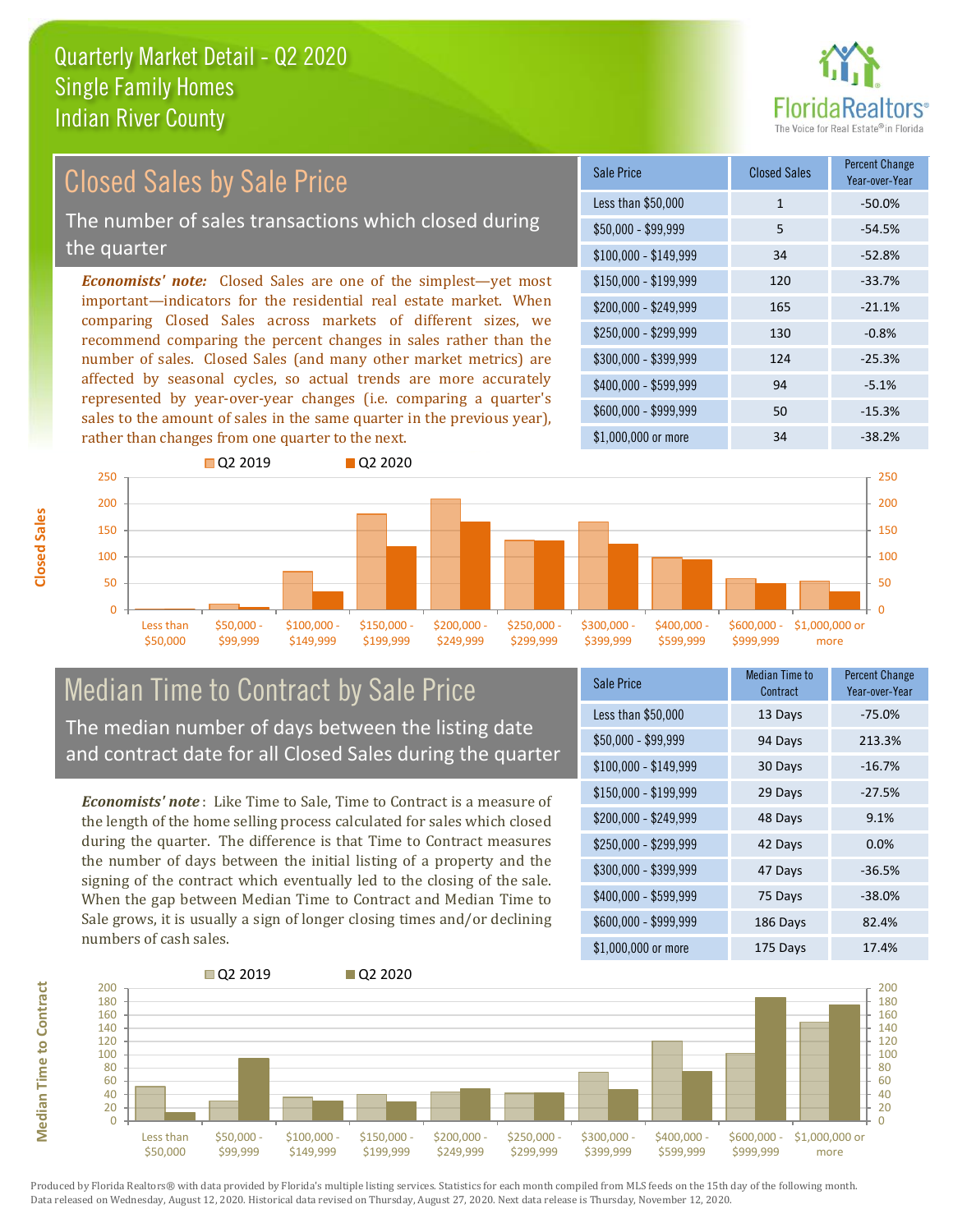

## New Listings by Initial Listing Price

The number of properties put onto the market during the quarter

*Economists' note:* New Listings tend to rise in delayed response to increasing prices, so they are often seen as a lagging indicator of market health. As prices rise, potential sellers raise their estimations of value—and in the most recent cycle, rising prices have freed up many potential sellers who were previously underwater on their mortgages. Note that in our calculations, we take care to not include properties that were recently taken off the market and quickly relisted, since these are not really *new* listings.

| <b>Initial Listing Price</b> | New Listings | <b>Percent Change</b><br>Year-over-Year |
|------------------------------|--------------|-----------------------------------------|
| Less than \$50,000           | 0            | N/A                                     |
| $$50,000 - $99,999$          | 5            | $-61.5%$                                |
| $$100,000 - $149,999$        | 38           | $-40.6%$                                |
| $$150,000 - $199,999$        | 150          | $-28.6%$                                |
| \$200,000 - \$249,999        | 241          | 6.2%                                    |
| \$250,000 - \$299,999        | 217          | 19.2%                                   |
| \$300,000 - \$399,999        | 199          | 39.2%                                   |
| \$400,000 - \$599,999        | 151          | 37.3%                                   |
| \$600,000 - \$999,999        | 85           | 14.9%                                   |
| \$1,000,000 or more          | 98           | 75.0%                                   |



### Inventory by Current Listing Price The number of property listings active at the end of the quarter

*Economists' note* : There are a number of ways to define and calculate Inventory. Our method is to simply count the number of active listings on the last day of the quarter, and hold this number to compare with the same quarter the following year. Inventory rises when New Listings are outpacing the number of listings that go off-market (regardless of whether they actually sell). Likewise, it falls when New Listings aren't keeping up with the rate at which homes are going offmarket.

| <b>Current Listing Price</b> | Inventory    | <b>Percent Change</b><br>Year-over-Year |
|------------------------------|--------------|-----------------------------------------|
| Less than \$50,000           | $\mathbf{1}$ | N/A                                     |
| $$50,000 - $99,999$          | 3            | $-50.0%$                                |
| $$100,000 - $149,999$        | 17           | $-55.3%$                                |
| $$150,000 - $199,999$        | 90           | $-44.1%$                                |
| \$200,000 - \$249,999        | 138          | $-28.1%$                                |
| \$250,000 - \$299,999        | 179          | 8.5%                                    |
| \$300,000 - \$399,999        | 190          | $-14.4%$                                |
| \$400,000 - \$599,999        | 170          | $-16.7%$                                |
| \$600,000 - \$999,999        | 151          | $-8.5%$                                 |
| \$1,000,000 or more          | 212          | $-10.9%$                                |



Produced by Florida Realtors® with data provided by Florida's multiple listing services. Statistics for each month compiled from MLS feeds on the 15th day of the following month. Data released on Wednesday, August 12, 2020. Historical data revised on Thursday, August 27, 2020. Next data release is Thursday, November 12, 2020.

**Inventory**